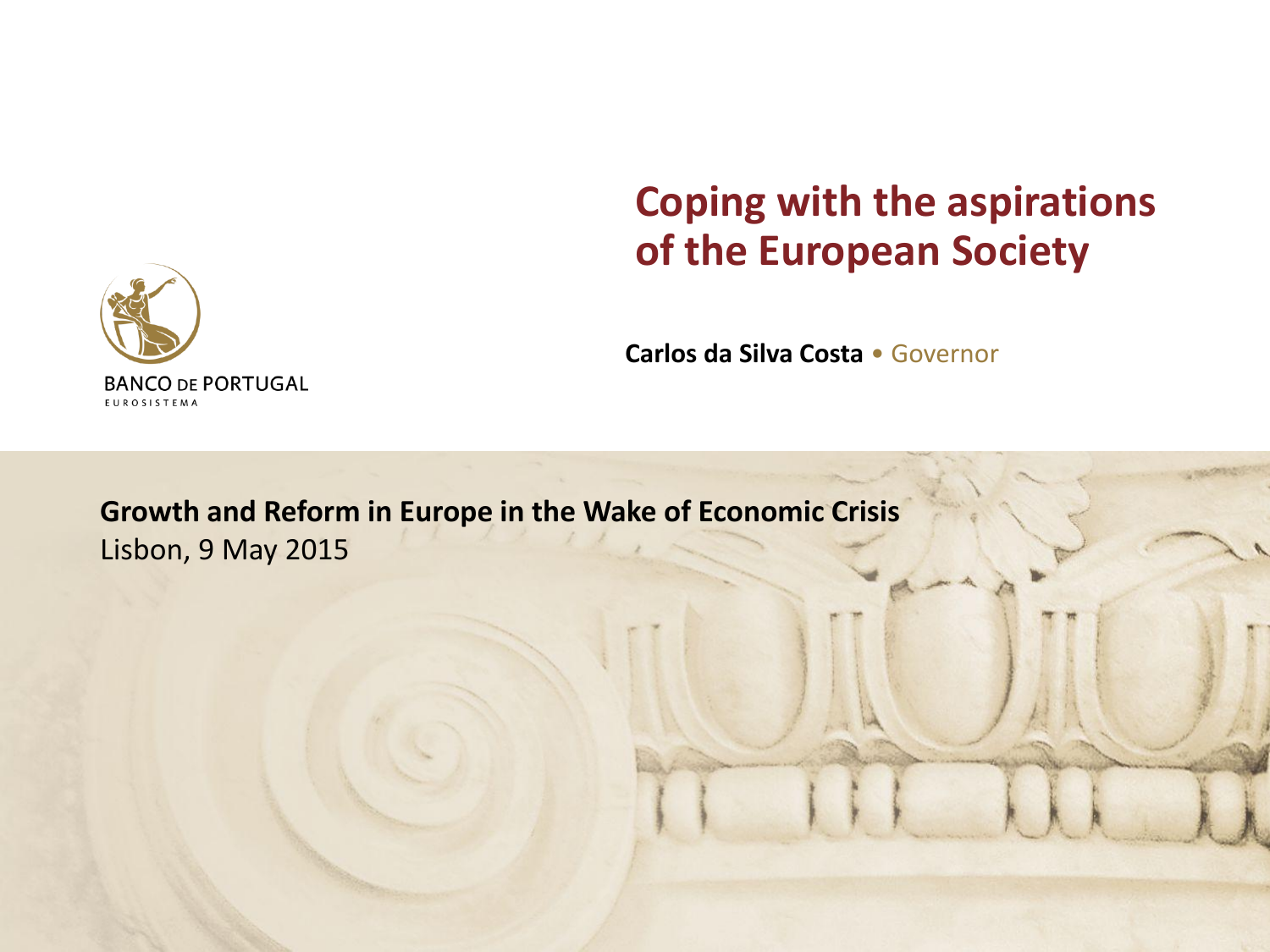

**More than seven years after the start of the Great Recession GDP growth in Europe remains sluggish.** 

**Is output growth going to remain slow?**

**Reduced prospects for growth in the medium term have important implications for the European society as the income aspirations of citizens (consumption, social protection) will be more difficult to achieve.** 

**Raising potential output growth is a priority for policymakers.**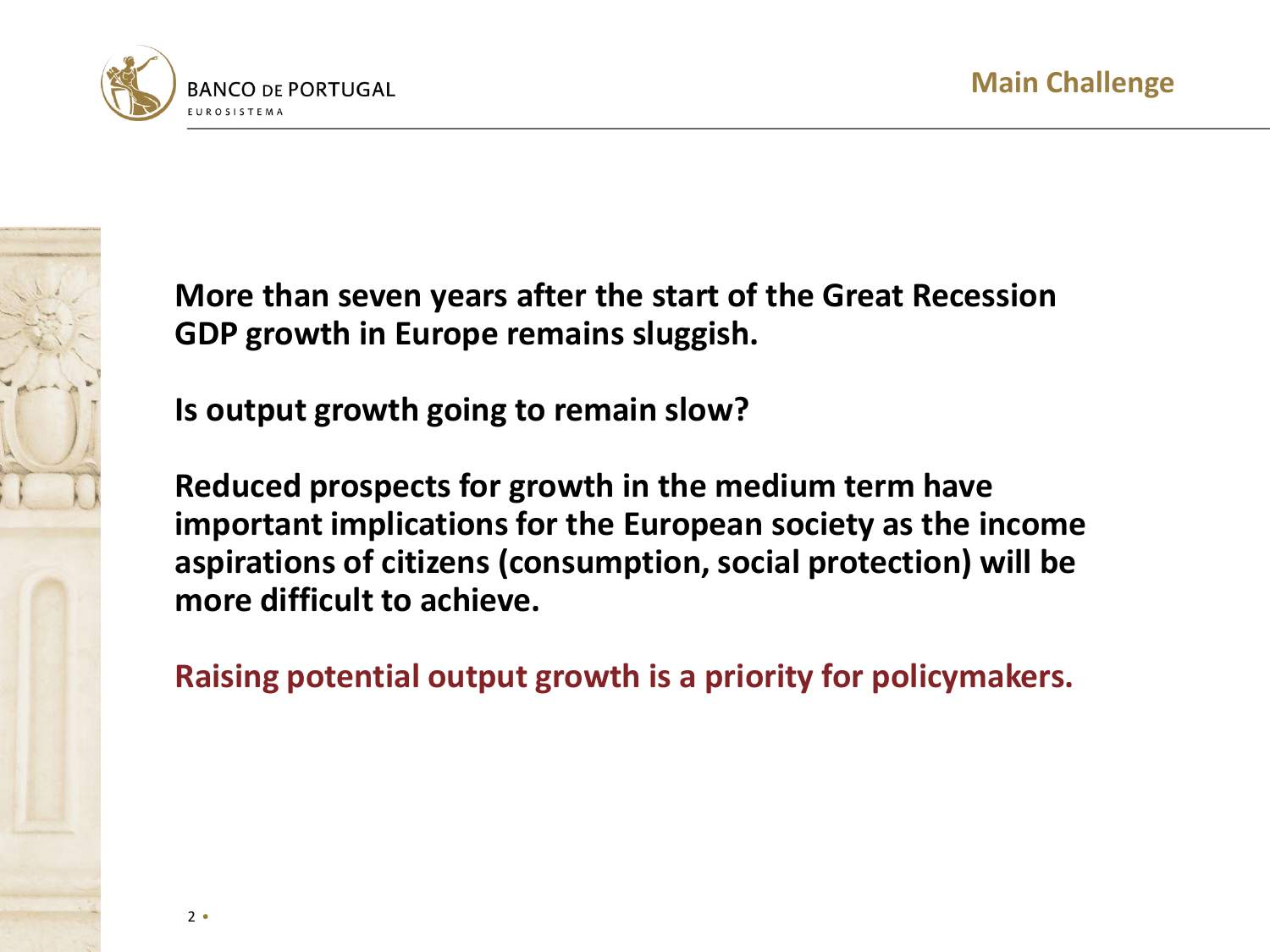

# **SLOW GROWTH**

# **Demographic trends:**

• **Working age population growth is likely to decline significantly;**

• **Ageing economies typically invest less, presumably because they have less labour to use the new capital;**

• **Increase of life expectancy is likely to increase savings as workers save more to finance consumption through longer retirement;**

Lawrence Summers ( 2014) – Secular Stagnation

*"There is increasing concern that we may be in an era of secular stagnation in which there is insufficient investment demand to absorb all the financial savings done by households and corporations, even with interest rates so low as to risk financial bubbles."*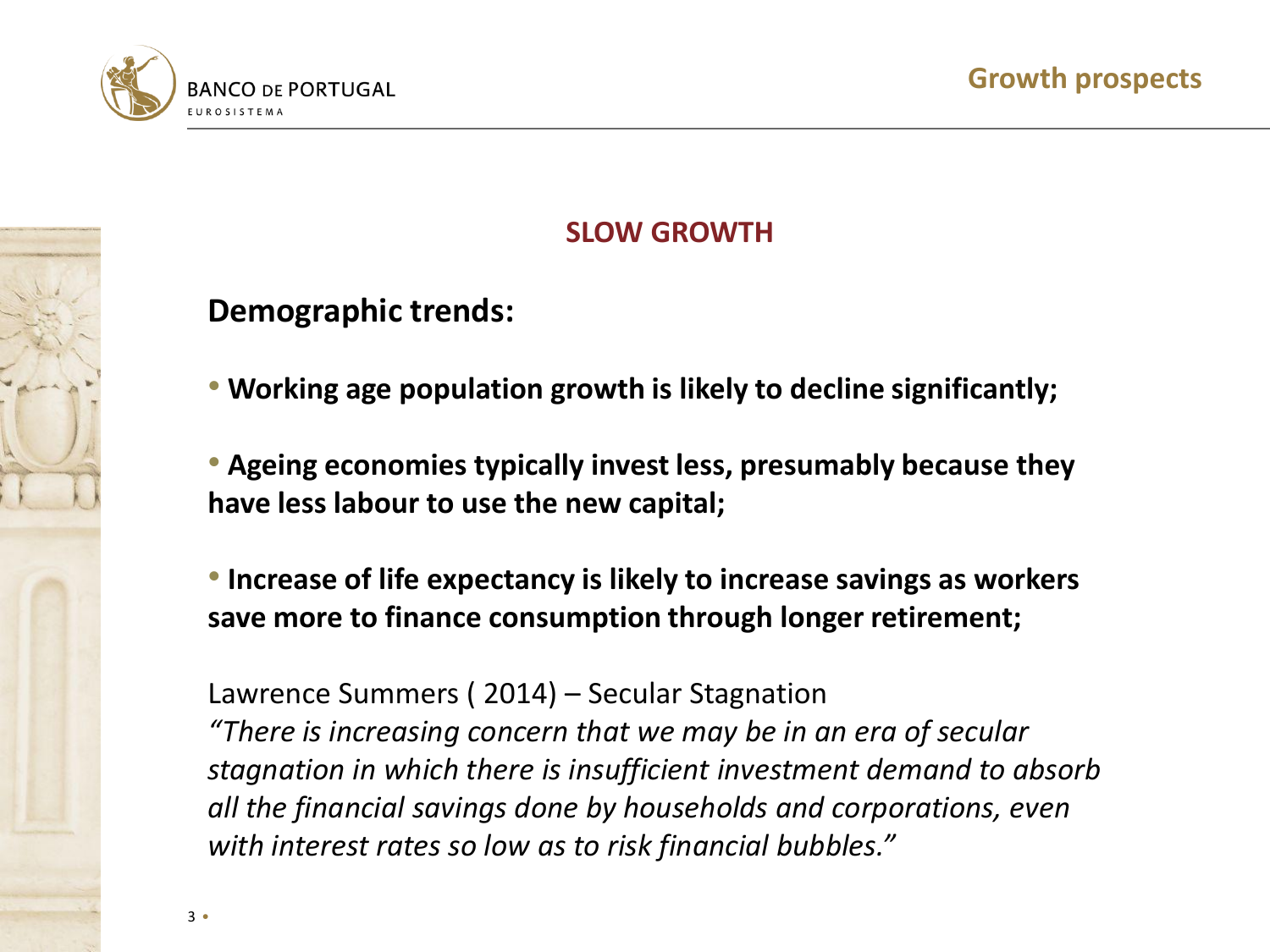

## **SLOW GROWTH**

### **Low investment:**

- Poor prospects and the "**vicious circle of reluctance to invest and consume**";
- Firms' **response to lower labour force growth;**
- **Debt overhang** (Portugal, Spain, Italy, France);
- **Tighter financial constraints for financial and non-financial firms**;
- Political **uncertainty** (Greece)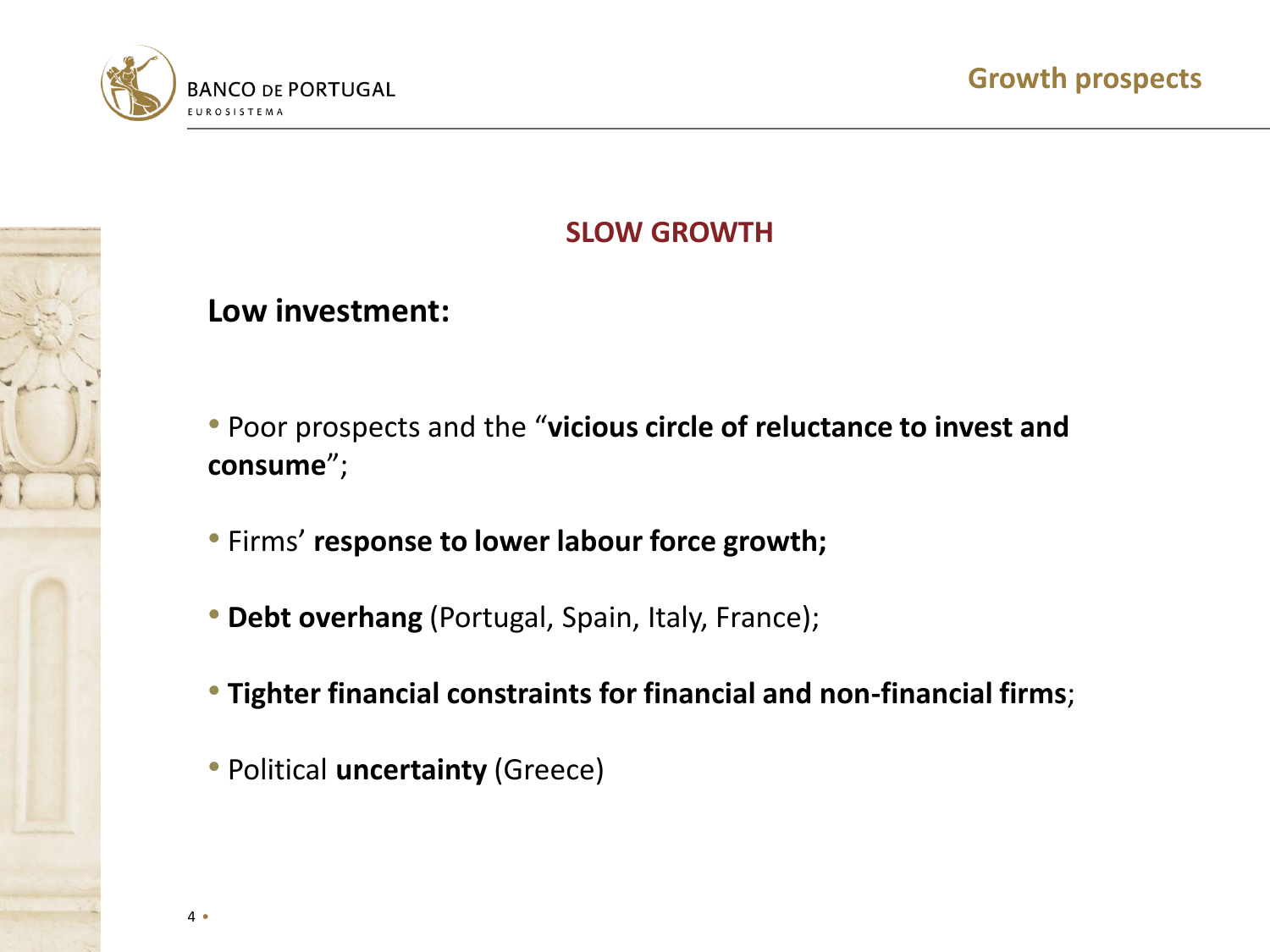

### **SLOW GROWTH**

# **Persistent downward trend in TFP since 1970**

• **The negative view -** (Gordon ,2010, 2014) there were only a few truly fundamental innovations (electricity, internal-combustion engines, plumbing, petrochemicals and the telephone) and they have mostly been made. There will be more innovation but it will not fundamentally change the way the world works;

• In addition, **human capital growth** is expected to **slow down** as the marginal return to additional education decreases;

• **The optimistic view –** the impact of current innovations such as IT has not been fully realised yet; future inventions are hard to forecast;



#### **Annual growth rate of TFP: 10-year moving average**

5 •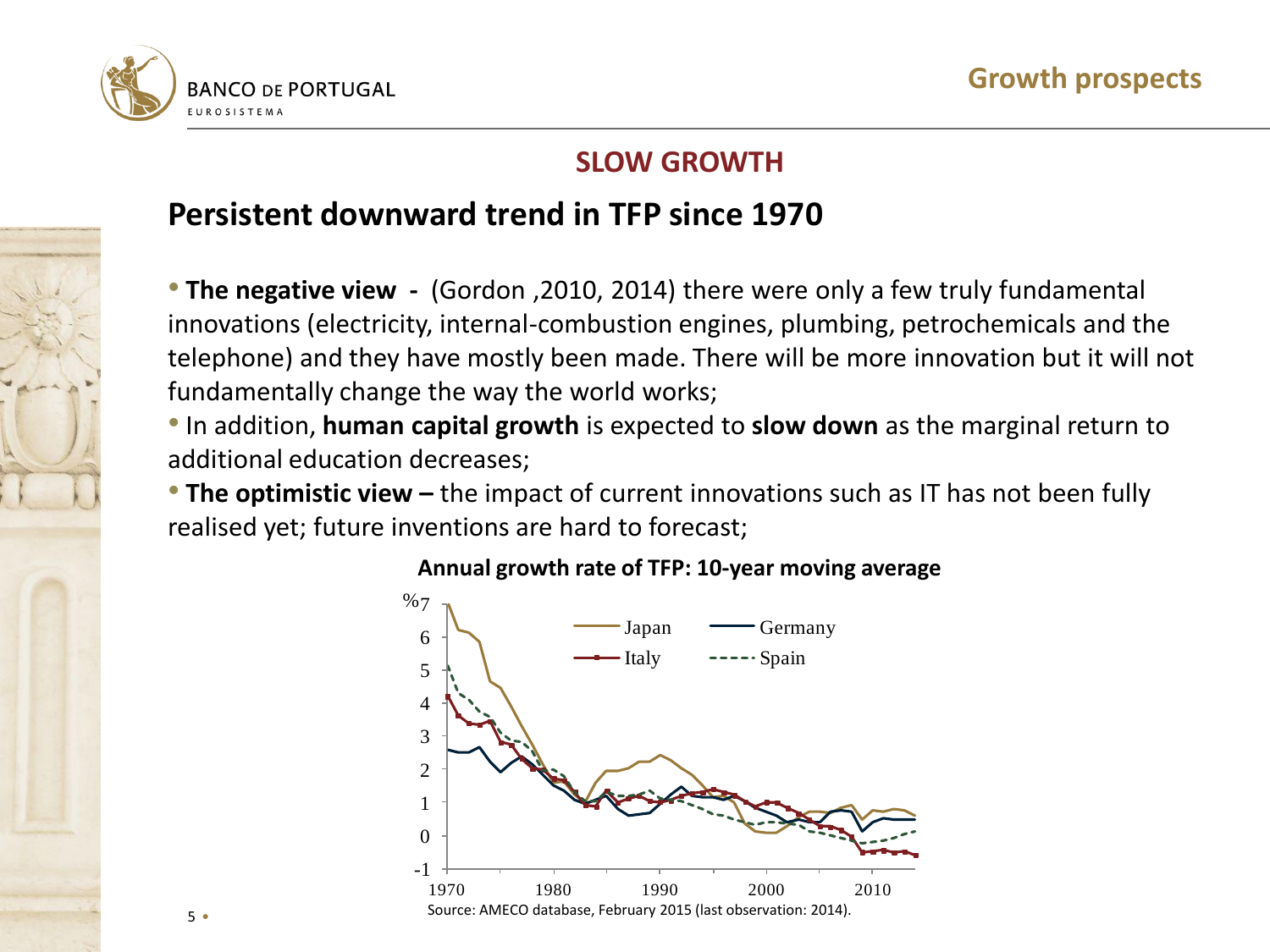

### **HOW TO ENHANCE PRODUCTIVITY GROWTH IN EUROPE?**

# **The (New) Schumpeterian view: it is innovation - not capital accumulation - that leads to growth**.

• Growth in European countries has been driven by **incremental innovation** while in the US growth has been driven by **radical innovation**. Radical innovation requires different institutions and policies in Europe.

- There are **four pillars** that characterise a highly innovative economy (Aghion, 2013):
	- **1. Competition**: Innovation is a way to escape competition; innovative and productive firms react much better to competition;
	- 2. Very good **education and universities:** promotion of merit/ entrepreneurship culture;
	- **3. Flexible labour markets**: easier to find workers for new firms/ firms that constantly innovate;
	- 4. Finance: rely more on **equity finance** and **stock markets;**

*I add two more conditions:*

- 5. The **existence of market/demand** for the product (*versus* market fragmentation);
- 6. Society's ability **to deal with failure;**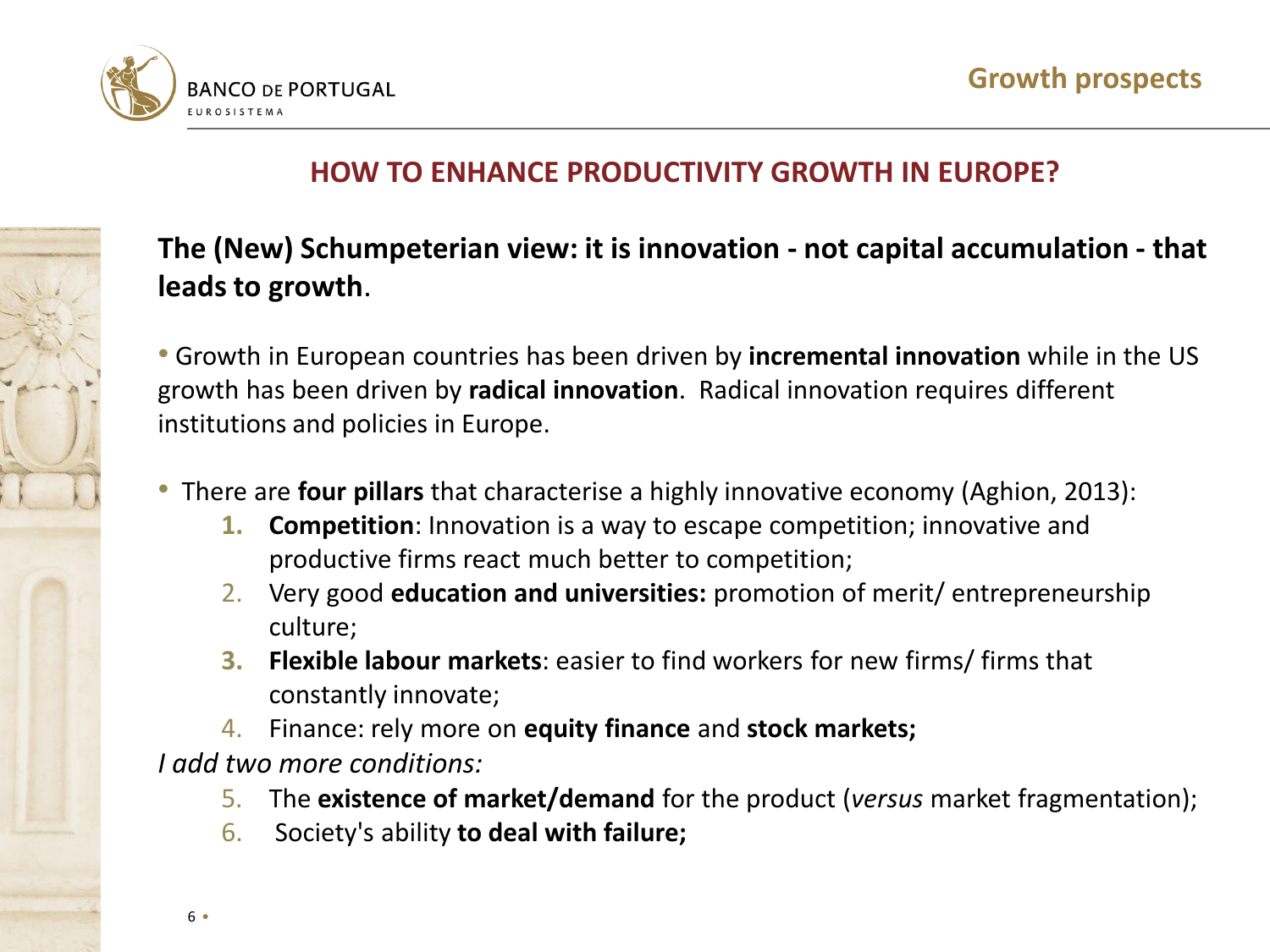



### **IMPROVE GROWTH PROSPECTS**

**Europe needs to adopt policies and reforms that can permanently boost the level of potential output**

**At National level**

### **BUILD ECONOMIES THAT ARE RESILIENT AND FLEXIBLE**

•Income policy that **safeguards competitiveness;**

• Fiscal policy that ensures the **resilience of the adjustment path of public finances;**

• Policies that promote **a shift of investment and resources towards sectors with high productivity** (the tradable sector): competition; removing barriers to entry and exit of businesses; diversified sources of finance;

• Policies that **improve the level of human capital**: education and training;

• Values and institutions **that promote entrepreneurship**: universities; mechanisms to deal with failure;

**• Investment in R&D** (public and private);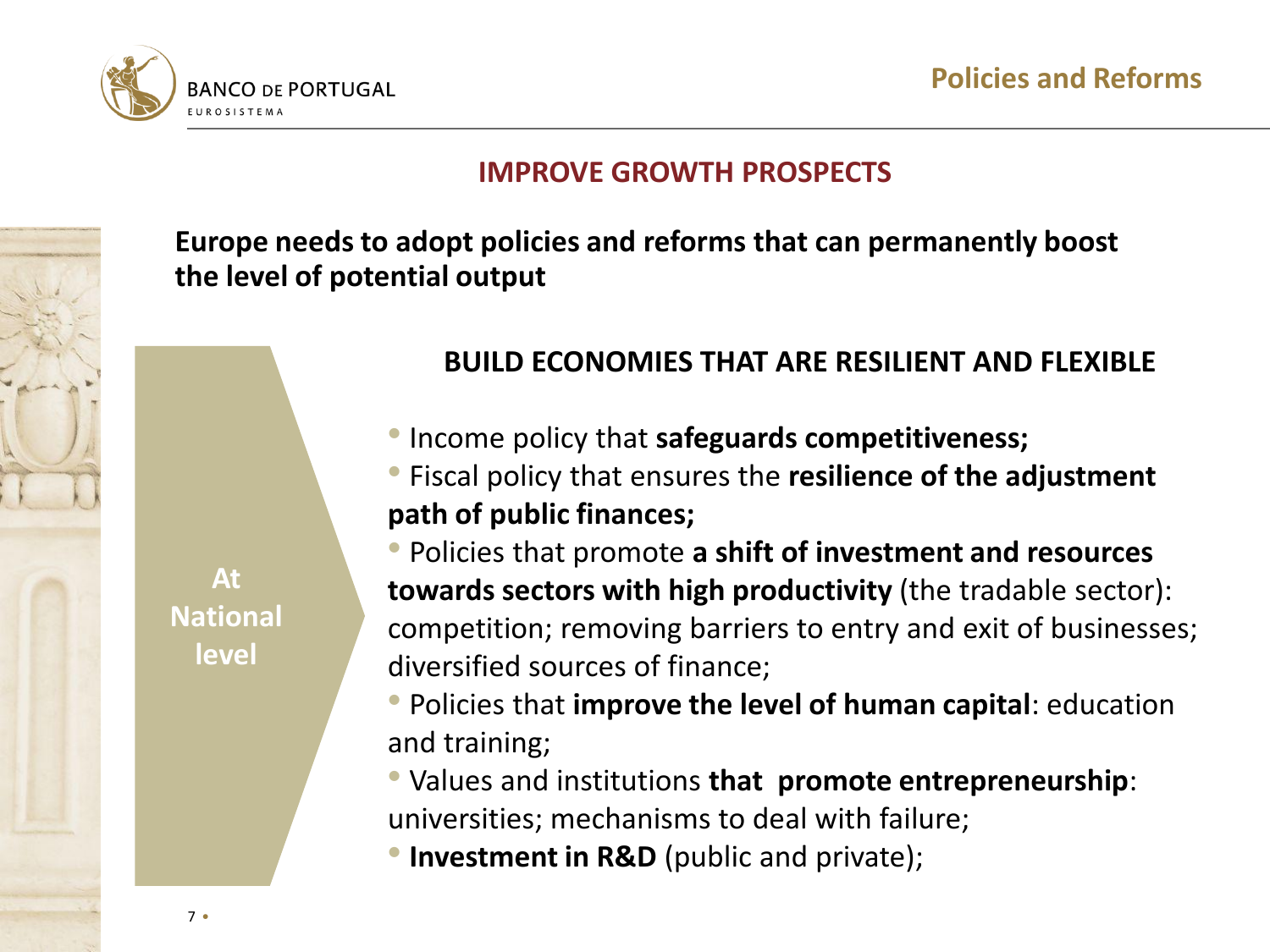



### **IMPROVE GROWTH PROSPECTS**

**Europe needs to adopt policies and reforms that can permanently boost the level of potential output**

**At European level**

## **ENHANCED COORDINATION AND FURTHER INTEGRATION**

- **Surveillance and monitoring of the sustainability of national policies** (fiscal and income policies)
- Reinforce the **coordination of national economic policies**  at the centre taking into account the path of **potential output and employment in the area as a whole;**
- Reinforce the implementation and **deepening of the internal market;**
- Further integration of financial markets: towards a **capital markets union;**
- Mechanisms to **compensate the effects** of **idiosyncratic shocks** and the **asymmetric effects of common shocks;**